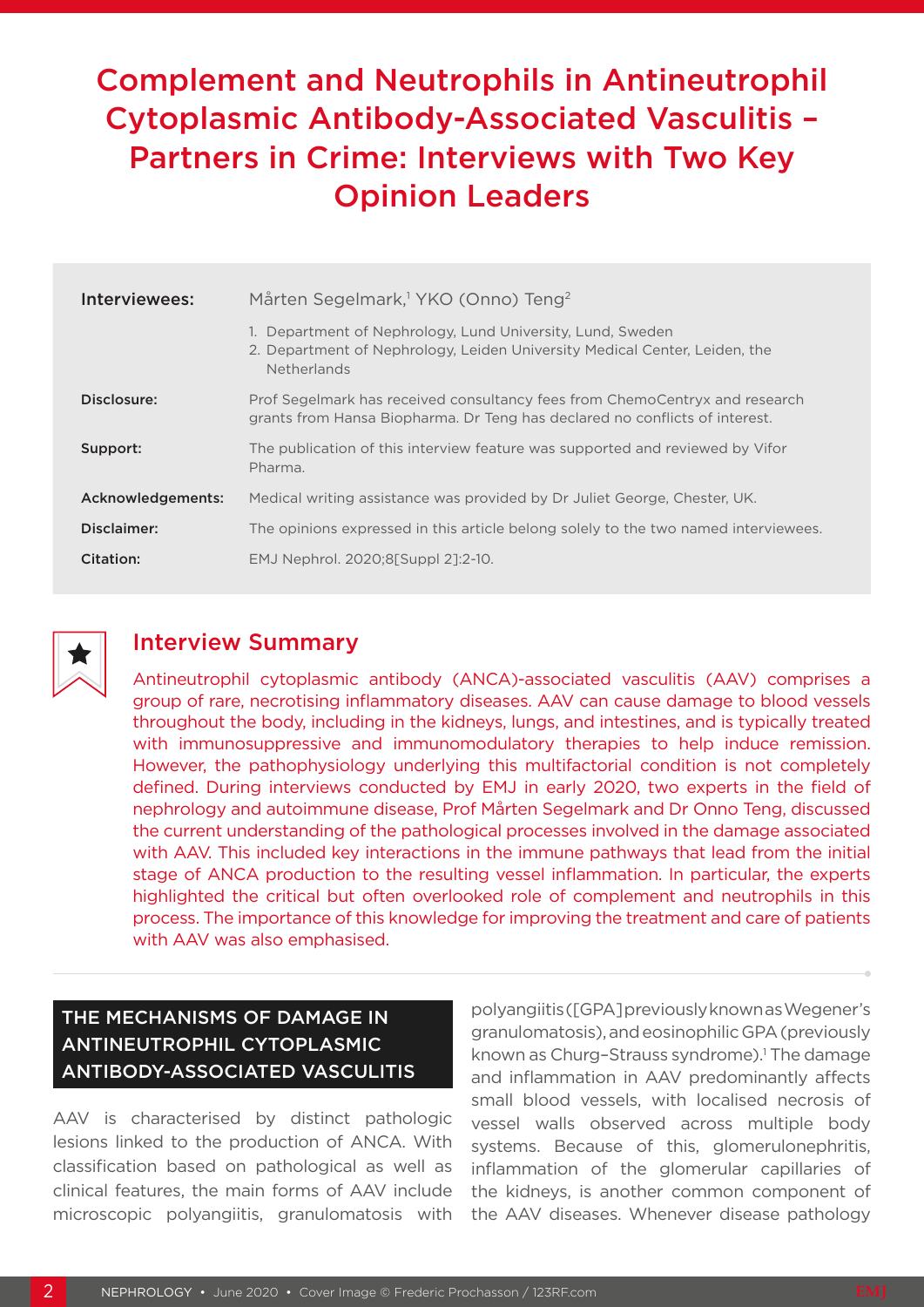is limited to glomerulonephritis alone, with no evidence of systemic inflammation, physicians classify the disease as renal-limited vasculitis.<sup>1,2</sup> Together, the effects of AAV can result in systemic organ damage and failure, with the kidneys and lungs as major targets.<sup>3</sup>

Underlying these effects, AAV has a complex pathophysiology that is generally divided into two stages: ANCA development (i.e., antibody response) and damage processes. In Stage 1 of AAV, the body loses its tolerance to ANCA antigens and B cells produce ANCA in an autoimmune response. ANCA is most commonly directed against the neutrophil lysosomal enzyme proteinase 3 ([PR3] in GPA) and myeloperoxidase  $([MPO]$  in microscopic polyangiitis), $\frac{1}{2}$  but other targets have been reported, such as lysosomeassociated membrane protein. Stage 2 comprises the active vasculitic process and associated damage or inflammation, which appears to be driven by the priming of neutrophils and their activation and interaction with the complement system.4,5

Focussing on the roles of neutrophils and the complement pathway in the route to vasculitic damage in AAV, the experts agreed that knowledge was incomplete. "It is well known that both neutrophils and complement are very important for the disease process at different levels, but their involvement is not completely understood," said Prof Segelmark. "Ultimately, we know that antibodies are the end product of an autoimmune response, where some type of autoantigen has triggered the immune system, leading to B-cell responses that prompt autoantibody production. While we can measure those autoantibodies, the associated processes are less defined," added Dr Teng.

## THE ROLE OF NEUTROPHILS

Discussing evidence for the involvement of neutrophils in initiating the disease process, Dr Teng explained: "We know that AAV is very much related to neutrophils because the antigens that cause the ANCA autoantibodies (PR3 and MPO) are both enzymes that you find in the cytoplasmic granules of neutrophils. People ask why AAV patients make antibodies against these enzymes, some of which are enclosed in a granule, inside a neutrophil. How are they exposed to the immune system? The standard way of thinking of this is that there is an unknown neutrophil trigger factor, 'X', that leads to massive release of the enzymecontaining granules. PR3 and MPO would then be exposed outside the cell. This excessive quantity would mean the enzymes couldn't be cleared quickly enough so, at some point, they would be picked up by an immune cell as an autoantigen. However, as most of the PR3 and MPO is displayed on the plasma membranes of neutrophils, it's still a very difficult concept to understand how these antigens are presented to the immune system." Dr Teng continued: "About 15 years ago, it was discovered that neutrophils can produce neutrophil extracellular traps (NET), which are extracellular strands of DNA.<sup>6</sup> If you analyse this extracellular DNA you find that all the enzymes that are normally in the cytoplasm of neutrophils, including MPO and PR3, are actually on the DNA of these NET. So now you have a highly inflammatory situation in which the immune system is triggered by extracellular DNA where it will also pick up all the MPO and PR3 proteins displayed on these NET. By harbouring the autoantigens, NET trigger a humoral autoimmune response, leading to ANCA development."

Dr Teng went on to explain that this process of 'NETosis' is a physiological mechanism that occurs in every healthy person when neutrophils encounter bacteria, viruses, or fungi. "It is a very quick reaction, a sort of kamikaze response, in which the neutrophil throws out its DNA," he stated. "Because neutrophils are most abundantly present in the circulation, it seems plausible that for this encounter to take place, the bacteria must be within the circulation, i.e., a very severe infection. When a person has a severe infection with pathogens in the bloodstream, you want your immune system (and, in this case, your neutrophils) to elicit a fast response. NETosis is one of the neutrophil's quickest responses.7 It extrudes its own DNA strands, which can trap bacteria and contain the infection." Crucially, in AAV, when there are no bacteria to elicit this response, NET still appear to be activated. According to Dr Teng: "If serum from AAV patients is added to healthy neutrophils, they will form an excessive amount of NET. We don't understand the exact trigger but we know that it's not ANCA because the excessive NET formation is still induced when ANCA is taken out of the serum. Moreover, we've shown that when you take serum from a lot of AAV patients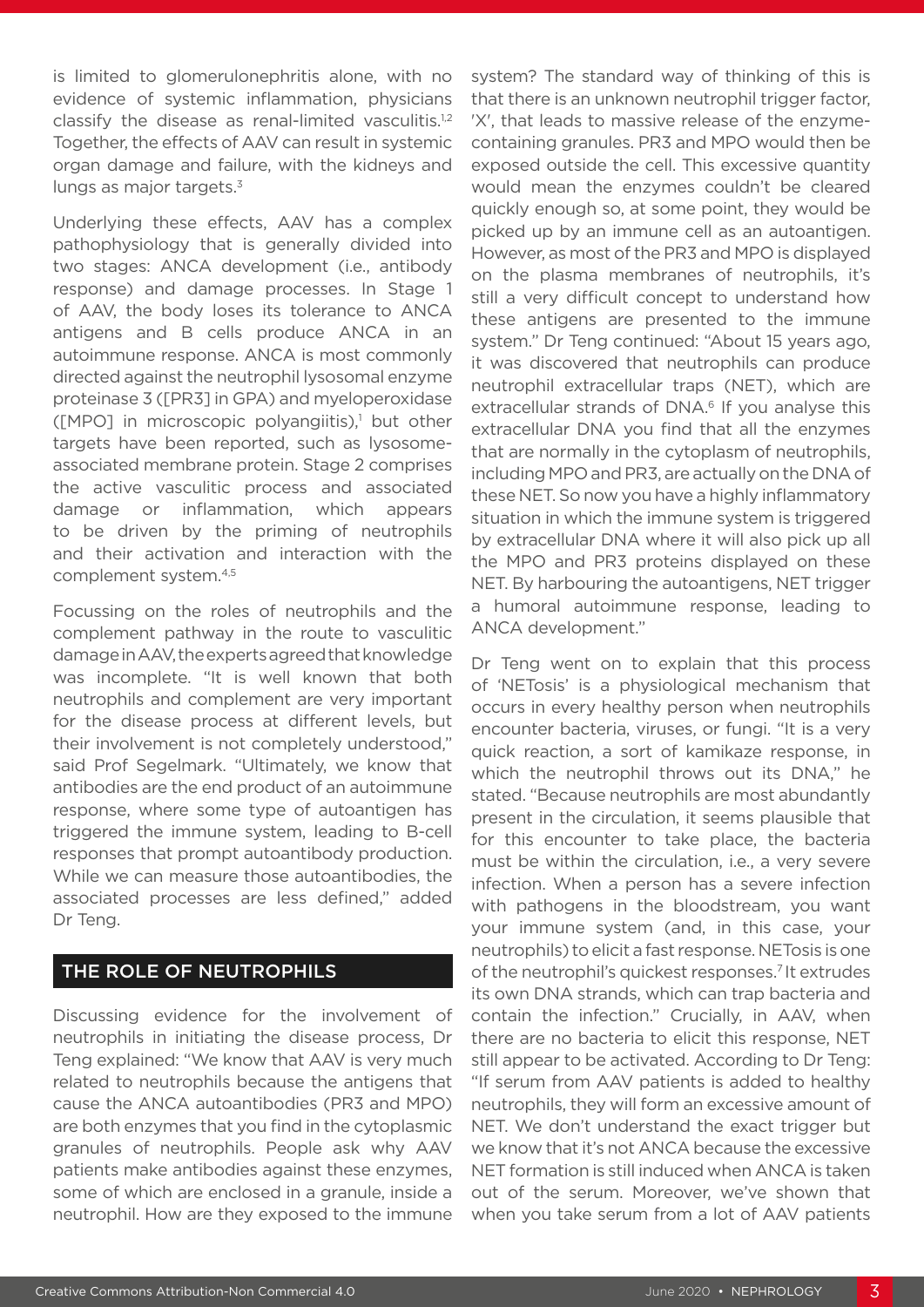and mix this with neutrophils, these neutrophils become massively activated, more so than if you use serum from healthy controls. There is also an association with the level of disease activity, as the more active the patient's disease, the more NET that are induced," he said. Furthermore, Prof Segelmark pointed out that it has been shown that neutrophils from patients with AAV, including those without signs of ongoing inflammation, are intrinsically prone to undergo NETosis, both spontaneously<sup>8</sup> and when stimulated with ANCA.<sup>9</sup> This is mirrored by a decreased tendency to undergo spontaneous apoptosis, a mode of cell death that is not associated with tissue damage.10

Prof Segelmark and Dr Teng then considered the current evidence for the involvement of neutrophils in the vasculitic damage observed in patients with AAV. "It is known that neutrophils are extremely critical in all forms of small vessel vasculitis; eosinophils may also be involved but neutrophils are the key culprits in causing the damage, at least that's my opinion," began Prof Segelmark. He cited early studies using animal models of glomerulonephritis that identified neutrophils as a necessary cellular component of glomerular injury, $11$  and added: "In the glomerulonephritis in AAV, immune complexes are present but it's the neutrophils chewing up the basement membrane, leading to bleeding, and entering the extravascular space that triggers the process of their formation."

The experts then considered how the different neutrophil-related mechanisms, including NETosis, may contribute to the vessel damage in AAV. "Of course, without adhesion there wouldn't be any neutrophils there, so that is very important. Then the neutrophils need to be activated and release their contents by exocytosis or by NETosis," said Prof Segelmark. "Activated neutrophils will express all sorts of proteins that make them adhere to the vessel wall," continued Dr Teng, who also cited the generation of reactive oxygen species, including those derived from MPO, as being a key mechanism in triggering NET release. "We know that after a few hours of activation these neutrophils will explode and extrude their NET. Once neutrophils go into NETosis they start to adhere more to the vessel wall, as do a lot of immune cells, eventually causing the small-vessel destruction." Prof Segelmark concluded: "I cannot tell you what would happen if NETosis could be blocked completely, whether that would prevent

the disease manifestations of AAV, but it seems logical that NETosis is important."<sup>12</sup>

#### THE ROLE OF COMPLEMENT

It has been suggested that the combination of complement and neutrophils is a pivotal but underrecognised partnership in the pathophysiology of AAV, and Prof Segelmark gave an overview of evidence for the involvement of complement in AAV disease processes. "The first good models of AAV used rodent knockouts to identify the various parts of the complement system that were necessary for disease.<sup>13,14</sup> It became apparent that it was not the terminal pathway (to vascular damage) that was the most important element, but rather the recruitment of the neutrophils by the complement system that was essential," he explained. "In addition, there is circumstantial evidence. In the 1990s, before the genomic era, we found that there were genetic variants in the effect of C3 component: *C3F* and *C3S*. The *C3F* allele was shown to be more prone to activation than *C3S*, which is the more common allele, and there was a higher-than-expected frequency of the *C3F* allele in patients with systemic vasculitis.15,16 Later, these alleles were also shown to be influential in the outcome of renal transplantation $17,18$  and the occurrence of agerelated macular degeneration."19,20 Components C3 and C5 are common to all three pathways that activate the complement system: the classical, lectin, and alternative pathways (Figure 1). The experts agreed that it is the self-sustaining alternative complement system that seems to be chiefly involved in the pathophysiology of AAV. Under nonactivated conditions, the alternative pathway is maintained at a low level of C3 autoactivation, known as 'tick-over', by control proteins. Once triggered, this autoactivation loop is amplified, and C3 is converted to C3b and C3a by a different factor from that used by the classical and lectin pathways. In turn, C5 is activated to form the potent chemoattractant C5a, as well as the cytotoxic membrane attack complex C5b-9. The result is amplification of the inflammation response that continues until it is specifically downregulated by other complement factors. Dr Teng explained: "C5 is the common effector pathway of the complement system and C5a, a by-product of C5 activation, is a highly proinflammatory molecule.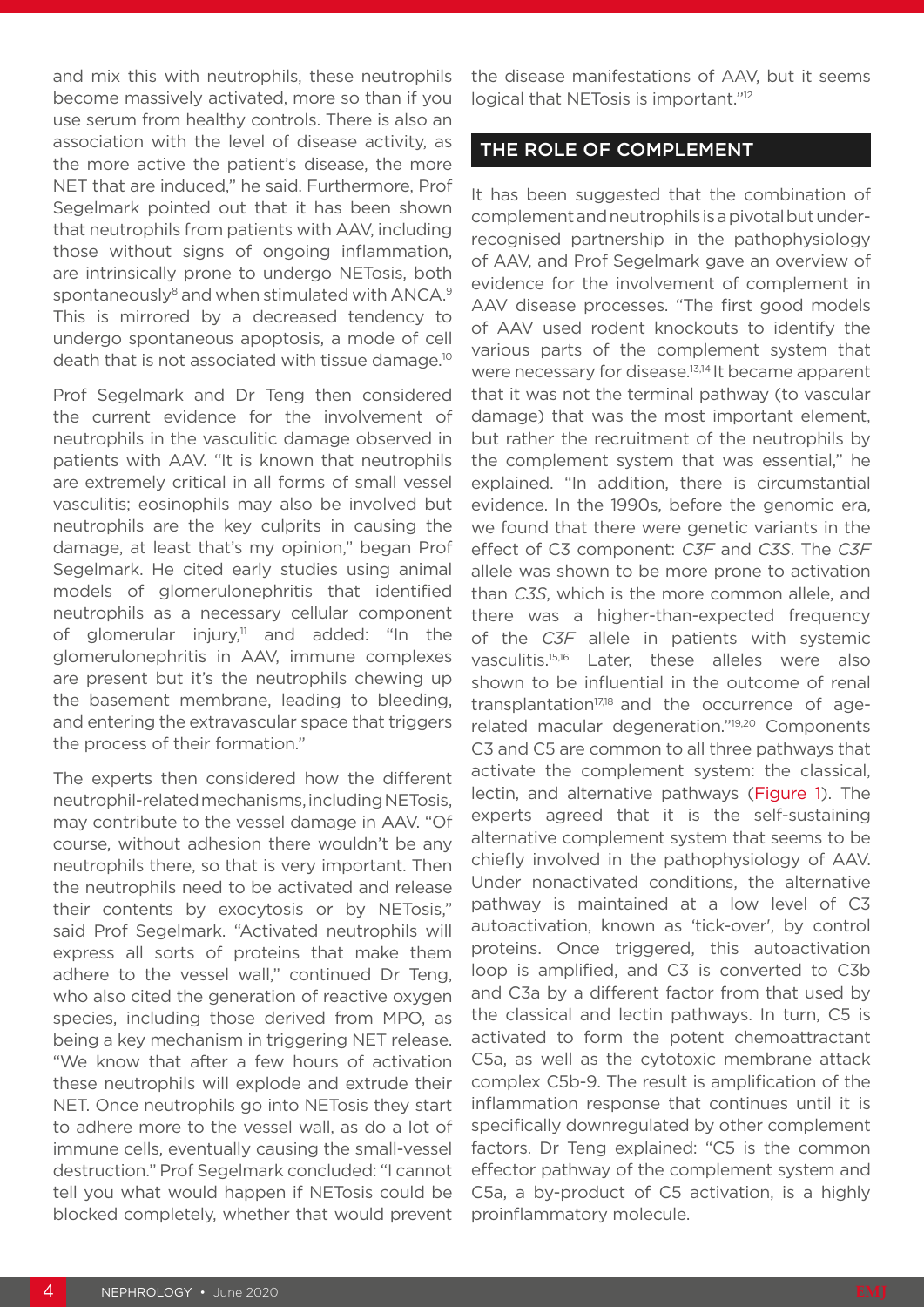

#### Figure 1: The three complement pathways.

C1-INH: C1 inhibitor; CR1: complement receptor 1; C4BP: C4b-binding protein; DAF: decay-accelerating factor; MASP: mannose-binding lectin-associated serine protease; MBL: mannose-binding lectin; MCP: membrane cofactor protein.

*Adapted from Poppelaars F et al., 2018.21*

Preclinical models showed that if you block C5, there is a lot of disease improvement."13

Reflecting on potential differences in the regulation of this process in AAV, Prof Segelmark commented: "Our current knowledge doesn't point to anything being different in the mechanisms of the alternative pathway in AAV; rather, it might be that they are more active, i.e., appropriate activation of the alternative pathway by dying neutrophils or vascular endothelial damage can still be detrimental if not controlled." Dr Teng expanded on this point: "One of the most important molecules that is needed for excessive complement pathway activation is a protein called properdin. For the alternative pathway to be activated, C3 must be bound to a cell membrane and this binding is mediated by properdin. The

interesting part about properdin is that it is, itself, a molecule of the complement system that is produced by myeloid-derived cells, macrophages, or neutrophils, which are the primary responders for inflammation. So, in inflamed tissues, including in AAV, there are a lot of macrophages and neutrophils to produce properdin and ensure that C3 is bound to membranes locally in the tissue, and thus activate the alternative complement system locally." This local activation aspect of the complement response is characteristic of AAV, and one which is highly interconnected. "Local activation of the alternative pathway by the complement system brings about C5a release. The main task of C5a is to induce chemotaxis of the macrophages and neutrophils to the inflamed area which, in turn, produce a lot of properdin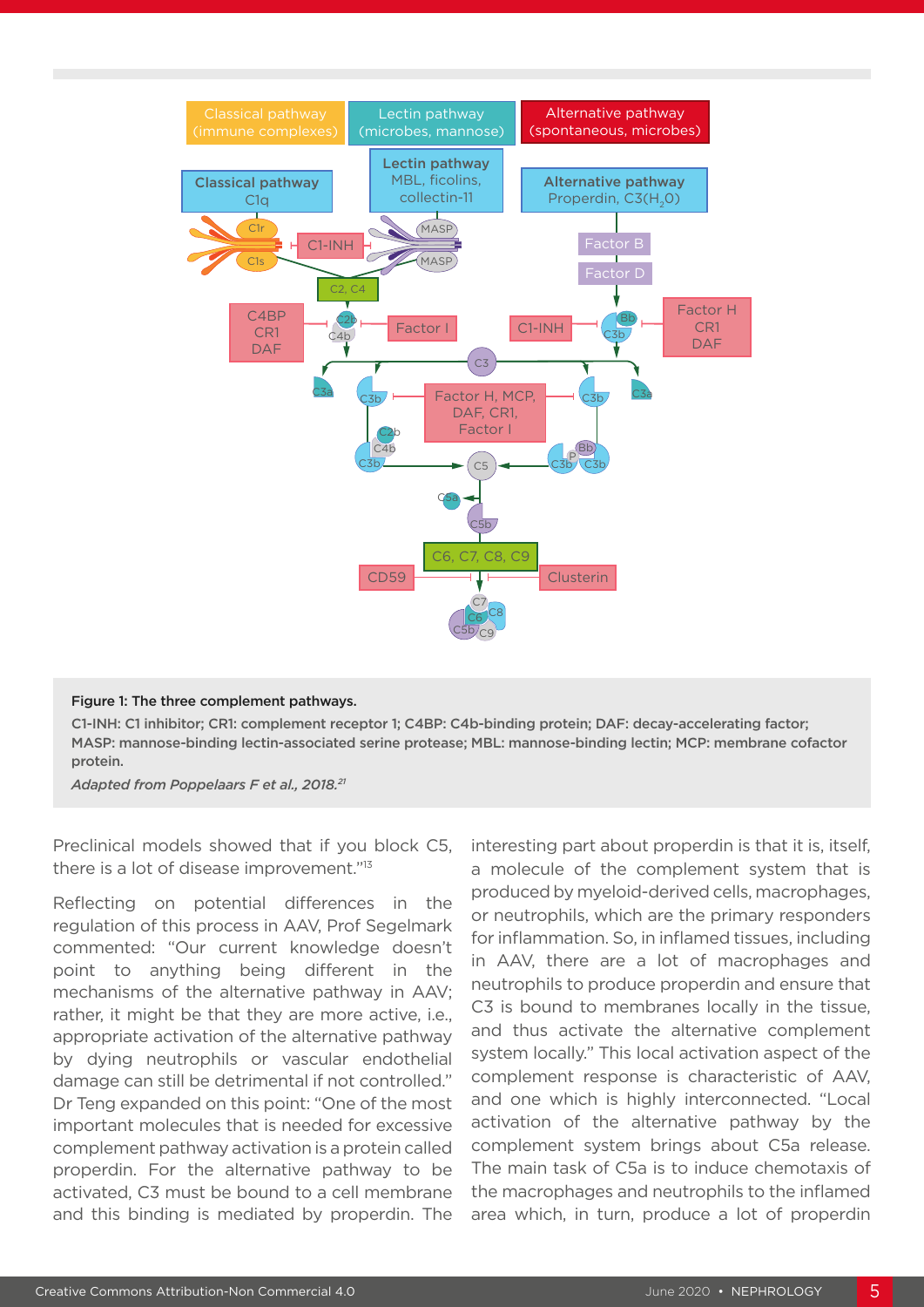causing C3 activation, and then again, more C5a. It is a vicious circle," concluded Dr Teng.

# COMPLEMENT IN TREATMENT AND DIAGNOSIS

Given the clear evidence for involvement of complement, and its potential overactivation in AAV, a frequent question is how this fits with the glomerulonephritis in AAV appearing to be pauciimmune, with little evidence of complement on biopsy. "First of all, pauci-immune does not mean that there is nothing," explained Prof Segelmark. "It means that it is not abundant, or the prominent element. Here we have a process where the complement system seems to be activated on the surface of neutrophils, but neutrophils are not present at inflammatory loci for more than maybe 24 or 48 hours. So, this may be a transient activation that does not lead to a long-standing deposition, unlike immune complexes which seem to get stuck in the glomeruli," he clarified.

Adding to this reasoning, Dr Teng stated: "The fact that there are not many antibodies seen in the kidney tissue at biopsy in AAV, even though kidney inflammation is one of the hallmarks for diagnosing the disease, again points to involvement of the alternative, as opposed to the classical, complement pathway. Studies have indeed confirmed that C3 deposition in kidney biopsies of AAV patients associates with worse prognosis.22 However, then we have to ask how the alternative complement pathway is activated? Here, again, I think it's more a case of local tissue complement activation than systemic activation."

Both experts noted how this predominance of complement in the tissues presents a challenge in terms of measuring its levels during patient diagnosis or treatment in AAV. Prof Segelmark explained: "The normal way that complement is measured is testing for the level of lytic activity in the serum. To make it more meaningful (in AAV) we need other tools, other measures of complement activation that could be more useful and here, I think, the jury is still out. There is a lot of literature on complement products and breakdown products in AAV,<sup>23,24</sup> but, as yet, we do not know how to use this information clinically. Standard assays that have been developed for systemic lupus erythematosus (SLE), for example [which measure complement levels

in the serum] are not really useful in AAV." Dr Teng agreed with this view. "In most patients, you don't see complement systemically, so, for a clinician, this measurement is not relevant. For a research scientist it could be interesting to assess the minority of patients who do show systemic activation of the alternative pathway. However, even then, measuring systemic complement and activation is less informative than measuring complement biology at the tissue level," he said.

#### OTHER CELL INVOLVEMENT

Concerning the involvement of other cells in the pathophysiology of AAV, Prof Segelmark commented: "It is likely that other cells come in later, after the 'early-ish' initiation timepoint when neutrophils or eosinophils are, I think, the key players. After breakdown of the integrity of the vascular wall, there will be bleeding and there will be coagulation. As yet, we do not really know the role of thrombocytes; they are present, they are activated under these circumstances, and they have a lot of substances to release, so coagulation might play a part. However, at this early stage, my view is that T cells or B cells are not that important locally," he said. Dr Teng agreed that the involvement of other cells comes later in the process, "Many different cell types are attracted to the damaged vascular wall. You get chemotaxis of monocytes and macrophages, local activation of complement, more chemoattractants, and then you get a secondary immune response with T cells and eventually B cells going into the area of vascular damage. It is the start of a whole selffulfilling mechanism," he said.

#### THERAPEUTIC TARGETS

Having considered underlying evidence for the complement–neutrophil interaction in AAV, the experts moved on to discuss whether this represents a relevant investigational target in AAV. "Both theoretically and also from the animal models and clinical data that have been generated, it seems logical to target the neutrophils in some way," stated Prof Segelmark. "There are probably lots of other ways to do this but targeting the complement–neutrophil interaction is certainly one of them," he suggested.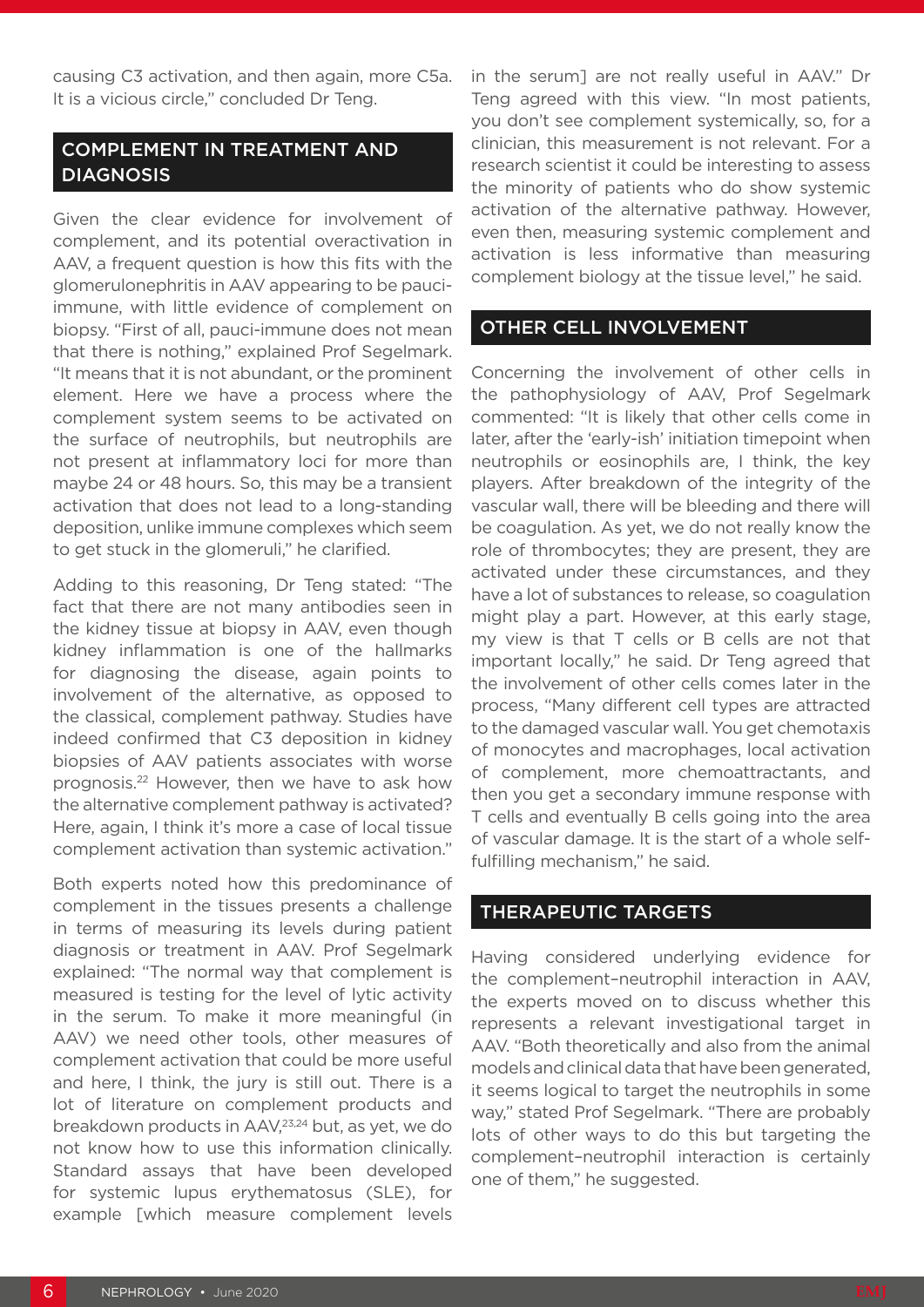Dr Teng also supported the therapeutic relevance of the complement–neutrophil interaction. "A year ago, we would have queried whether complement inhibition would be beneficial for AAV patients," he began, "but now we have Phase II and Phase III studies showing the activity of a C5a-inhibiting compound in patients with AAV: the CLEAR and ADVOCATE studies.25,26 So now we can say that there is definitely complement activation in AAV, and targeting complement, at least, complement proteins, is something that is useful for patients. However, do we know exactly how this complement inhibition improves the disease mechanism? This is still an open question," said Dr Teng. Continuing this point, Prof Segelmark commented: "We don't even know, completely, how current therapies like cyclophosphamide [an immunosuppressant] or rituximab [a monoclonal antibody to CD20] work in AAV. So, there are a lot of unknowns. Complement inhibition would seem to stop the vasculitic process and prevent new damage occurring. Of course, there are other possible processes coming in later, after the first 24 hours, that could be important to target in order to get the right kind of healing to occur, to prevent fibrosis, and prevent the accumulation of debris. However, I think that if we could prevent the interaction between the neutrophils and complement, it is likely that the neutrophils would be less numerous at the site, that they would be less activated, and that they would produce much less damage," he proposed.

Dr Teng expanded on this by explaining, "Complement is part of the acute inflammatory reaction we see in AAV and C5a is a mediator of a lot of inflammation. As anti-inflammatory agents, steroids have been the backbone of our treatment for AAV for decades. At this point, I think that C5a inhibition could be as effective as steroids in reducing that inflammatory reaction, as the Phase II CLEAR study showed that a complement (C5a) inhibitor could replace steroid use.25 Although we haven't seen full Phase III data yet, findings appear positive versus standard steroid treatment.<sup>26</sup> For the patient and the clinician, I think it would be a major breakthrough if you could treat AAV patients without using steroids, especially at the beginning when the inflammation in AAV is really severe. We tend to use very high doses of steroids at this point, when there is risk of pulmonary haemorrhage and kidney failure, so there is less concern about

the steroid side effects." According to Dr Teng, having an alternative would mean being able to consider the side effects of a treatment even when selecting therapy for patients at the most high-risk stages of disease. "This would obviously be a benefit for patients, and also for clinicians who have to keep these patients on steroids and manage compliance, despite all the side effects," he said. While Prof Segelmark shared this view, he also cautioned about the consequences of completely blocking the complement pathway. "The complement system is very important in many respects, removing debris and preventing infections, for instance. Every time you 'tune down' a system, there are side effects. In the acute situation you may be afraid of some type of opportunistic infection; if there is a long-term break in the system then impeding the clearance of dead cells and debris in the body may cause issues, and could perhaps trigger SLE-like symptoms. There is always a danger when you start altering important systems in the body, but I think that halting the vasculitic process in this way could be a very promising target," he said.

Dr Teng agreed that while having great potential, complement inhibition may not be the complete solution, giving his reasoning from a different angle. "From the clinical point of view, of course the benefit is that you have a more targeted treatment. From a scientific point of view, the counterargument is also true. We are used to general immunosuppression where we just suppress the whole immune system; now we have a targeted approach which might be very potent, but it may not suppress the immune system well enough. For instance, it could be that once the inflammation is effectively reduced, another aspect of the immune system or another mechanism that causes inflammation is not targeted. So, I think you have to ask whether this is the solution for everything in AAV, or if some other part of the immune system is being missed."

Dr Segelmark added: "There are many development studies in other [non-AAV] forms of glomerulonephritis that are focussing on different parts of the complement system. There is a lot of ongoing research, and there are definitely aspects that would be of interest to evaluate also in relation to AAV." "Complement inhibition is progress, but it also raises a lot of questions," concluded Dr Teng.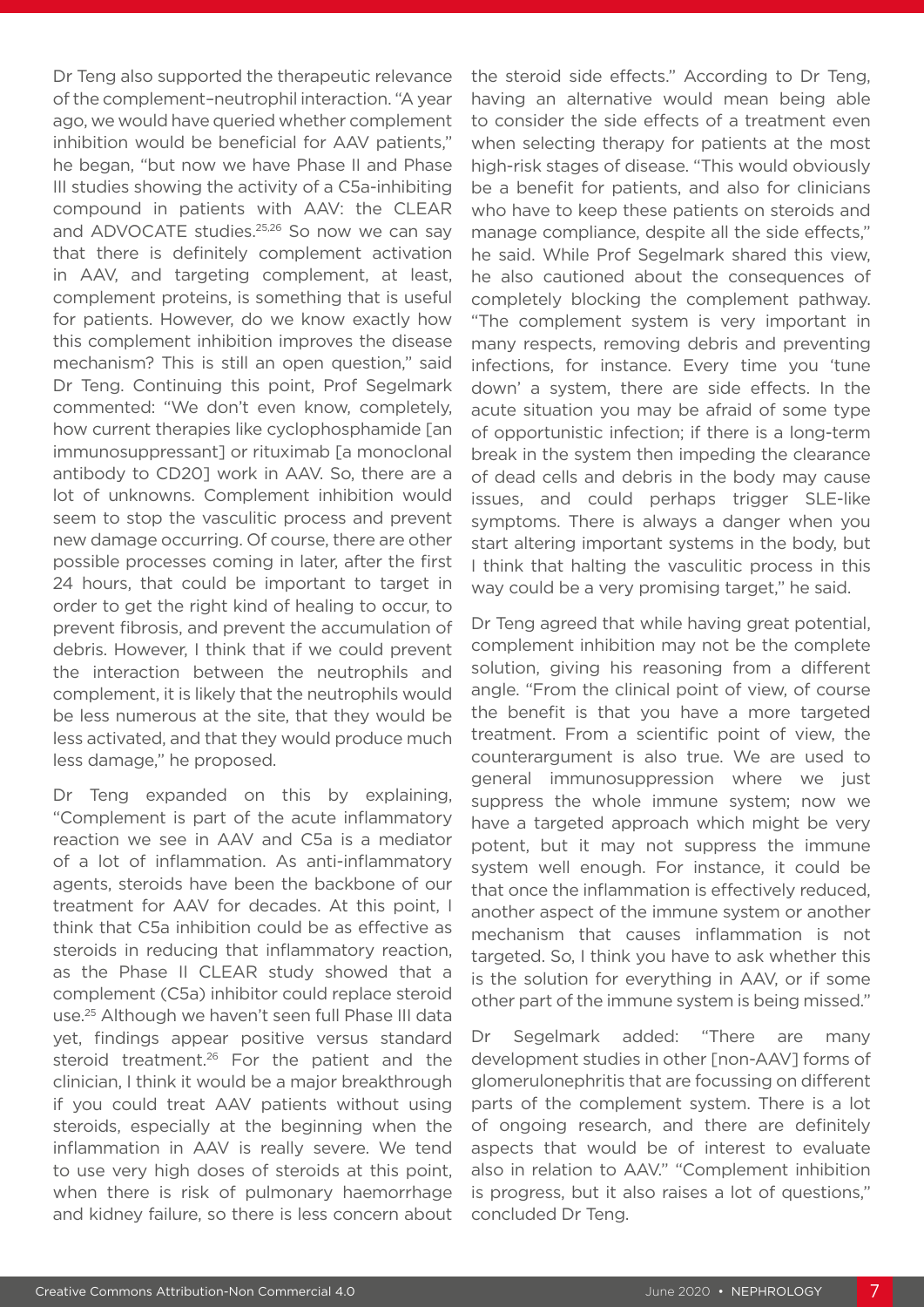## **CONCLUSION**

AAV has an intricate pathophysiology that, consistent with its name, may be perceived as predominantly related to the activities of ANCA autoantibodies. However, as Prof Segelmark and Dr Teng described, the combination of the alternative complement system and neutrophils is integral to disease development, from the triggering of ANCA production through to generation of vasculitic damage (Figure 2). Although these interactions are not yet clearly defined, both preclinical and clinical data support their involvement in the inflammation and damage that is characteristic of AAV. Moreover, such studies have revealed evidence of highly interrelated pathways that can be blocked at key points to alleviate disease processes. The experts agreed that while the actions of complement and neutrophils in AAV are not yet fully understood, targeting this intricate partnership could help deliver new, potentially better-tolerated, approaches to treatment.



Figure 2: Key stages in antineutrophil cytoplasmic antibody-associated vasculitis and the role of complement and neutrophils.

ANCA: Antineutrophil cytoplasmic antibody; MPO: myeloperoxidase; NET: neutrophil extracellular traps; PR3: proteinase 3.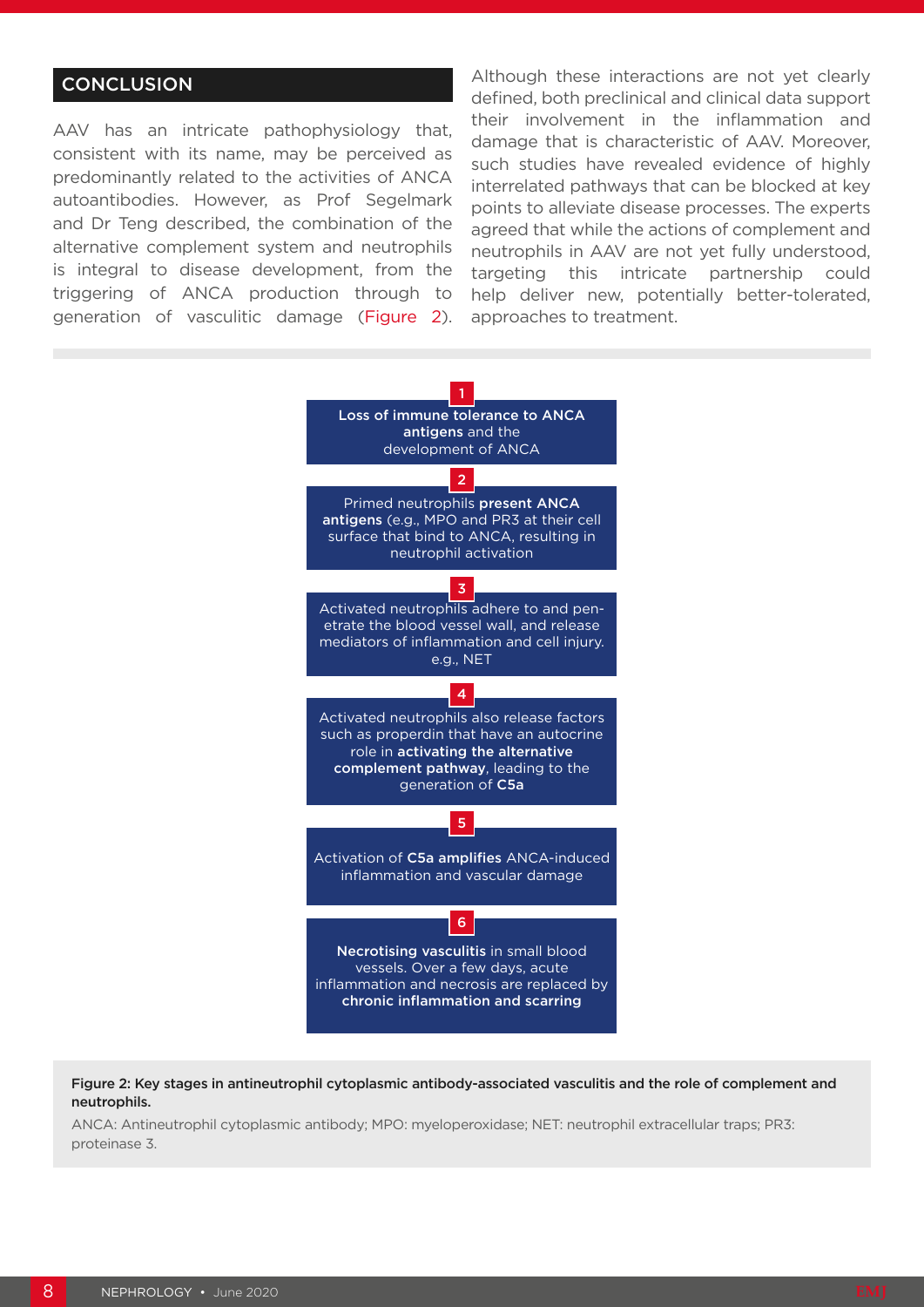## Prof Mårten Segelmark

#### Lund University, Lund, Sweden

Prof Mårten Segelmark is a specialist in internal medicine and nephrology who trained at Lund University Hospital in Lund, Sweden, and completed postdoctoral training at the University of North Carolina at Chapel Hill, Chapel Hill, North Carolina, USA. He is now Professor of Nephrology at the Linköping, Sweden, and Lund Universities. He served as President of the XIV<sup>th</sup> International ANCA and Vasculitis Workshop in 2009, and as President of the Swedish Society of Nephrology (SNF) 2012–2013. Since 2016, he has been the Vice President of the Immunonephrology Working Group of the European Renal Association–European Dialysis and Transplant Association (ERA–EDTA). Prof Segelmark has published 111 original articles and 37 reviews and book chapters.

## Dr YKO (Onno) Teng

#### Leiden University Medical Center, Leiden, the Netherlands

Dr YKO (Onno) Teng is a nephrology clinician-scientist at the Department of Internal Medicine of the Leiden University Medical Center (LUMC) in Leiden, the Netherlands. He is head of the nephrology outpatient clinic and coordinator of the Leiden outpatient clinic for Lupus, Vasculitis, and Complement-mediated Systemic diseases (LuVaCs) which accommodates top referral, multidisciplinary, tertiary care on a regional and national level. He also leads and coordinates a clinical, multidisciplinary pathway aimed at counselling and guiding a pregnancy wish for patients with SLE or antiphospholipid syndrome.

#### References

- 1. Jennette JC et al. 2012 revised international Chapel Hill consensus conference nomenclature of vasculitides. Arthritis Rheum. 2013;65(1):1-11.
- 2. Jennette JC, Nachman PH. ANCA glomerulonephritis and vasculitis. Clin J Am Soc Nephrol. 2017;12(10):1680- 91.
- 3. Pagnoux C. Updates in ANCAassociated vasculitis. Eur J Rheumatol. 2016;3(3):122-33.
- 4. Jennette JC et al. Experimental models of vasculitis and glomerulonephritis induced by antineutrophil cytoplasmic autoantibodies. Contrib Nephrol. 2011;169:211-20.
- 5. Schreiber A et al. C5a receptor mediates neutrophil activation and ANCA-induced glomerulonephritis. J Am Soc Nephrol. 2009;20(2):289-98.
- 6. Brinkmann V et al. Neutrophil extracellular traps kill bacteria. Science. 2004;303(5663):1532-5.
- 7. Yipp BG et al. Infection-induced NETosis is a dynamic process involving neutrophil multitasking *in*

*vivo*. Nat Med. 2012;18(9):1386-93.

- 8. Söderberg D et al. Increased levels of neutrophil extracellular trap remnants in the circulation of patients with small vessel vasculitis, but an inverse correlation to anti-neutrophil cytoplasmic antibodies during remission. Rheumatology (Oxford). 2015;54(11):2085-94.
- 9. Ohlsson SM et al. Neutrophils from vasculitis patients exhibit an increased propensity for activation by anti-neutrophil cytoplasmic antibodies. Clin Exp Immunol. 2014;176(3):363-72.
- 10. Abdgawad M et al. Decreased neutrophil apoptosis in quiescent ANCA-associated vasculitis patients. PLoS One. 2012;7(3):e32439.
- 11. Cochrane CG et al. A role of polymorphonuclear leukocytes and complement in nephrotoxic nephritis. J Exp Med. 1965;122:99-116.
- 12. Söderberg D, Segelmark M. Neutrophil extracellular traps in ANCA-associated vasculitis. Front Immunol. 2016;7:256.
- 13. Xiao H et al. Alternative complement

pathway in the pathogenesis of disease mediated by anti-neutrophil cytoplasmic autoantibodies. Am J Pathol. 2007;170(1):52-64.

- 14. Falk RJ, Jennette JC. Immune complex induced glomerular lesions in C5 sufficient and deficient mice. Kidney Int. 1986;30(5):678-86.
- 15. Finn JE et al. Molecular analysis of C3 allotypes in patients with systemic vasculitis. Nephrol Dial Transplant. 1994;9(11):1564-7.
- 16. Persson U et al. Complement C3 and C4 genotypes in systemic vasculitis. Clin Exp Immunol. 1999;116(2):379-82.
- 17. Andrews PA et al. Molecular analysis of C3 allotypes related to transplant outcome in human renal allografts. Transplantation. 1995;60(11):1342-6.
- 18. Brown KM et al. Influence of donor C3 allotype on late renaltransplantation outcome. N Engl J Med. 2006;354(19):2014-23.
- 19. Yates JR et al.; Genetic Factors in AMD Study Group. Complement C3 variant and the risk of age-related macular degeneration. N Engl J Med. 2007;357(6):553-61.